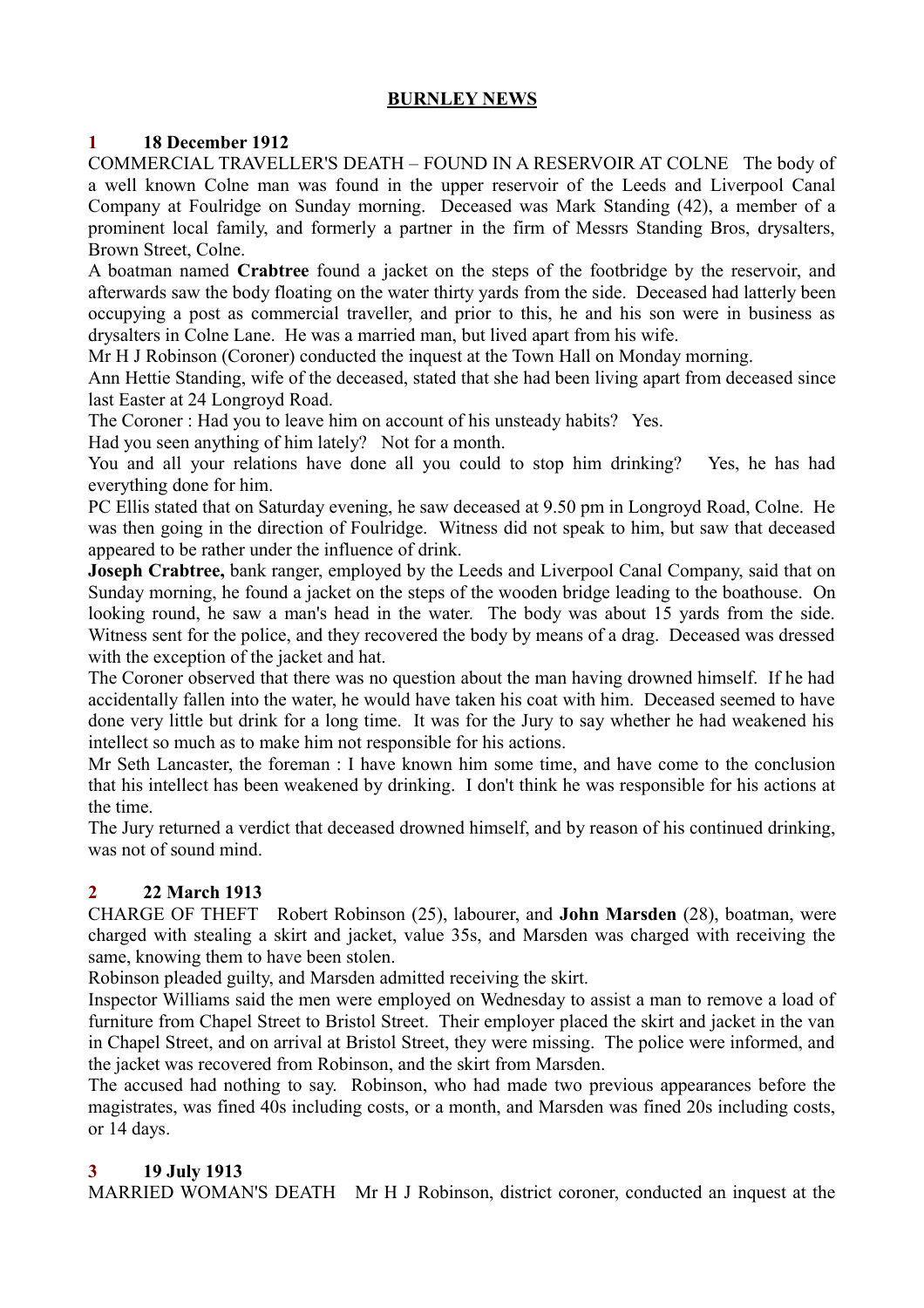Burnley Town Hall on Wednesday, relative to the finding of the body of Mary Martin (about 50), Leeds Street, in the Leeds and Liverpool Canal at Burnley the previous day.

Richard Martin, labourer, 50 Hammerton Street, said deceased (his wife) had not lived with him for 17 or 18 years, but had lived in Leeds Street recently. About 12.20 on Tuesday, witness was at work, and could see deceased across the canal on the towing-path. She did not speak or make any sign.

Martha Chapman, 3 Leeds Street, said deceased had worked as a winder, and had lived with her for about three years. Deceased left her on Sunday morning without saying where she was going and when she was returning.

PC Priestley said that about 1.15 on Tuesday afternoon, he went to Godley Bridge and saw that a man named **Balwin**, a boatman, had pulled deceased out. The body was removed to the mortuary. An open verdict was returned that deceased was found drowned.

#### **4 26 November 1913 Todmorden**

BOATMAN'S SUDDEN DEATH At the Town Hall on Monday evening, Coroner Hill held an enquiry into the circumstances attending the death of **Charles Heron** (49), a boatman in the employ of the Rochdale Canal Co., who died on Sunday. It appeared that about twenty minutes past ten on Sunday morning, deceased was told to obtain a horse from the stable at the canal wharf, and take a boat to Rochdale. As he did not return for a considerable time, the foreman went to look for him, and found him laid on the stable floor, complaining that he had pain in his stomach. Dr Thorp was sent for, but before his arrival, the man died. In the doctor's opinion, death was due to acute heart failure, consequent on distended stomach. If the stomach had not been impaired by alcohol, it would have been able to perform its function. The Coroner said there was apparently no evidence of poison, except the poison which the deceased had habitually taken in the form of alcohol. Verdict in accordance with the medical evidence.

#### **5 6 May 1914 Burnley Police News**

REMANDED Harry Ashton (46) of 27 Ashworth Street, Burnley, was charged with attempting to drown himself at 8.25 am on the 1st, in the Leeds and Liverpool Canal near Godley Bridge.

The Chief Constable attributed the prisoner's action to drink, and said he was met on the previous morning by **Walter Moore** of 5 Penny Street, Burnley, a boatman employed by the Exors of John Hargreaves Ltd, walking on the canal bank. His clothing was dripping wet, and he said he had been in the canal. He had jumped in, and a man had pulled him out and left him. He was in trouble and out of work. The latter statement, said the Chief Constable, might be correct, and he had at one time been in business as a fruit salesman. He often went drinking for a considerable time, which was the cause of all his trouble.

Ashton did not consent to a remand until Thursday, and Moore, the witness referred to by the Chief Constable, told of meeting the prisoner on the towing-path on the previous morning. He could scarcely walk, he was so cold. When he said he had been in the canal, witness asked him, "Did you fall, or was you pushed?" and he said, "I jumped in".

Ashton was remanded in custody until tomorrow (Thursday).

## **6 15 July 1914**

A BURNLEY CANAL MYSTERY A good deal of excitement was caused at Burnley yesterday afternoon by the finding of a suit of clothes on the towing-path of the Leeds and Liverpool Canal, with a note attached bearing the words, written in pencil : "Dear Mother – I cannot stand it any longer, so goodbye for ever. - Your loving son, Tom". There was no name or address on the note. The clothes and the note were found shortly after midday by a boatman named **John Marsden,** of 7 Mount Pleasant Street, Burnley, on the towing-path nearby Greenwood's Corn Mill close to the culvert. Marsden informed the police, and PS Stephenson took the clothing to the Central Police Office and dragging operations were commenced by police officers. At the same time, a number of swimmers entered the water with a view to finding the body, and though the dragging was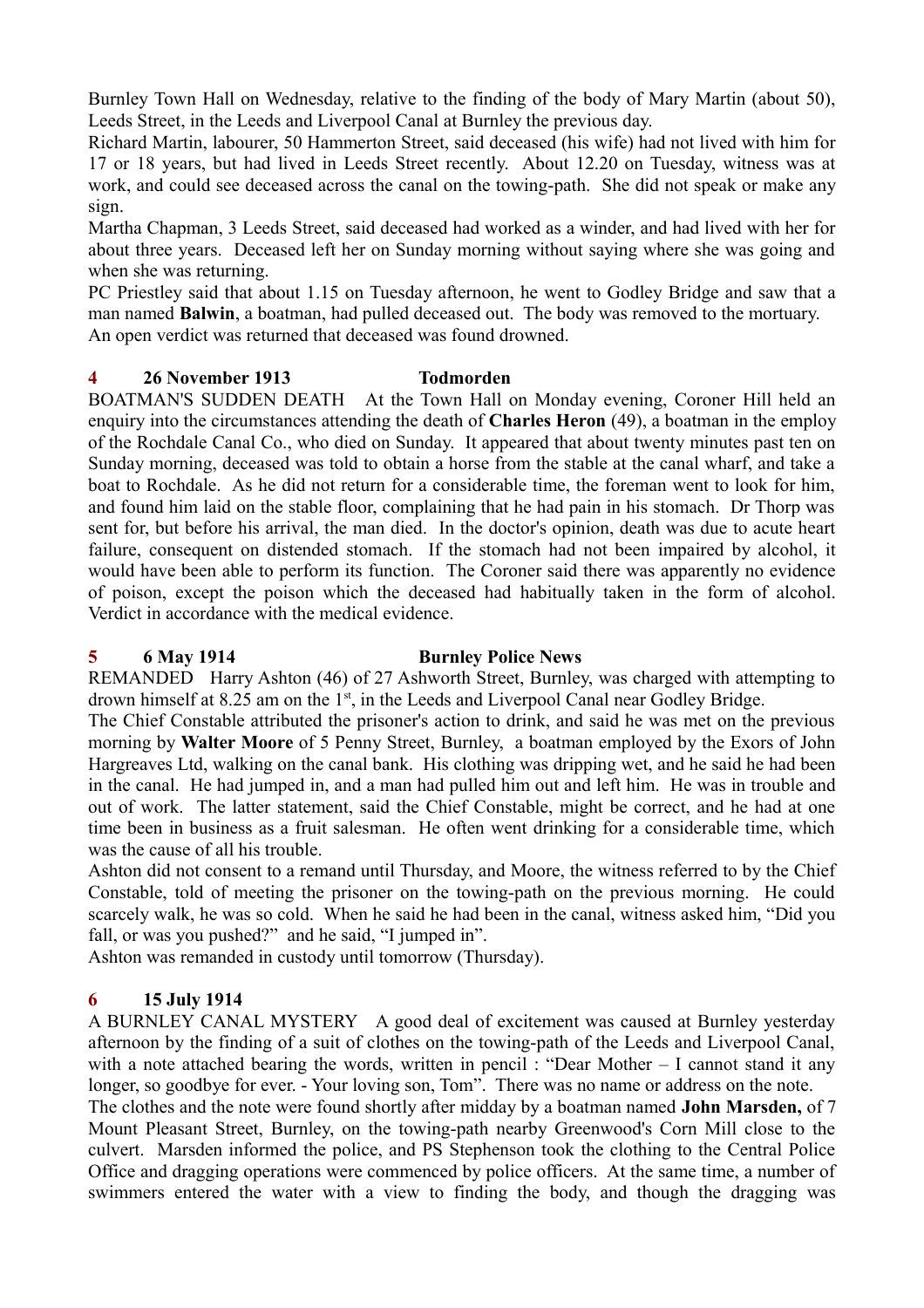continued for two hours, no trace of a body was discovered in the water.

The operations for the recovery of the body attracted a large crowd on the bank, and various stories quickly gained currency in the town as to what had happened.

It is possible that the affair is nothing more than a silly hoax.

## **7 15 December 1915**

CANAL BOATMEN CONVICTED OF THEFT AT BURNLEY – SACKS OF FLOUR AND A CASE OF SALMON A series of theft charges, brought by the Leeds and Liverpool Canal Company, against several employees, occupied the attention of the magistrates – Messrs W Whittaker, E Ashworth, and W H D Flack – at the Burnley Police Court yesterday. **James W Smith** (Blackburn), **James Davies** (Adlington), **Joseph Derbyshire** (Adlington), canal boatmen ; and Arthur Harrison, warehouseman, 126 Mitella Street, Burnley, were charged together on remand with stealing two sacks of flour, value 50s, the property of the Leeds and Liverpool Canal Company. All the prisoners pleaded guilty with the exception of Smith.

Mr Waddington appeared to prosecute, and Mr Mossop defended Davies, Derbyshire and Harrison.

Mr Waddington said that three of the prisoners were working on the same canal boat, Davies as captain, Derbyshire the mate and Smith as an extra man. The boat travelled between Blackburn and Burnley. In consequence of certain information, a special watch was set at the canal wharf at Burnley. It appeared that on Wednesday night, December  $8<sup>th</sup>$ , two policemen were concealed under some tarpaulin on a canal boat. Shortly after midnight, the three prisoners, who were in another boat, brought the latter alongside, so that they had a straight walk from the boat to the door of the warehouse in which the flour was stored, and having got the boat into that position, Harrison, who was the night watchman for the Canal Company, in whose employ he had been for some years, came up and stopped with his back to the warehouse door. Davies, the captain, afterwards joined them. He had in his possession an empty sack. Harrison then opened the door, and the two men went inside. At that time the other two prisoners were still on the boat. Shortly afterwards, Davies came out of the warehouse with a sack, which he took to the front end of the boat, and he also placed another sack, containing the flour, there. Whilst this was going on, the prisoner Smith was keeping watch from the back end of the boat. Mr Waddington said that he did not suggest that Smith actually took part in the sack carrying, but he submitted that he was an accessory in the theft of these goods.

Smith : You are wrong, sir. I was fast asleep when the boat was shifted.

Evidence for the prosecution was given by Charles Henry Walsh, agent for the Canal Company ; Thomas Thomas, foreman ; Detective Constable Gregson and PC Smith.

The accused, with the exception of Smith, pleaded guilty. The latter gave evidence on oath, and denied that he knew anything about the sacks being taken from the warehouse to the boat, and that he kept watch for the other men. Smith called Derbyshire as a witness in his defence.

FURTHER CHARGES In a second case, **Robert Walmsley,** boatman of Chorley, and Arthur Harrison, warehouseman, Burnley, were charged with stealing two sacks of flour and a box containing forty tins of salmon, value £4 15s, from the warehouse of the Canal Company on December  $6<sup>th</sup>$ . Mr Neville, Chorley, defended Walmsley, who pleaded not guilty.

Mr Waddington stated that the flour and box of salmon were missed from the warehouse on December  $6<sup>th</sup>$ . The accused's boat was at the wharf at the time of the theft, and his home was afterwards searched by the police, who recovered the goods there. The accused, Walmsley, was brought to Burnley by a police officer, and whilst in custody he said, "I have three sacks of flour and a case of salmon. I am willing to pay for them. I have only a few left, and they are at home".

Mr Neville objected to any evidence concerning the search of his client's house, unless a search warrant was put in. He also protested against any evidence being tendered about a casual conversation accused had with the police officer, contending that accused's statement was not made voluntarily.

Mr Waddington pointed out that his friend had a remedy if the police had not been in order. The evidence he held was quite permissible.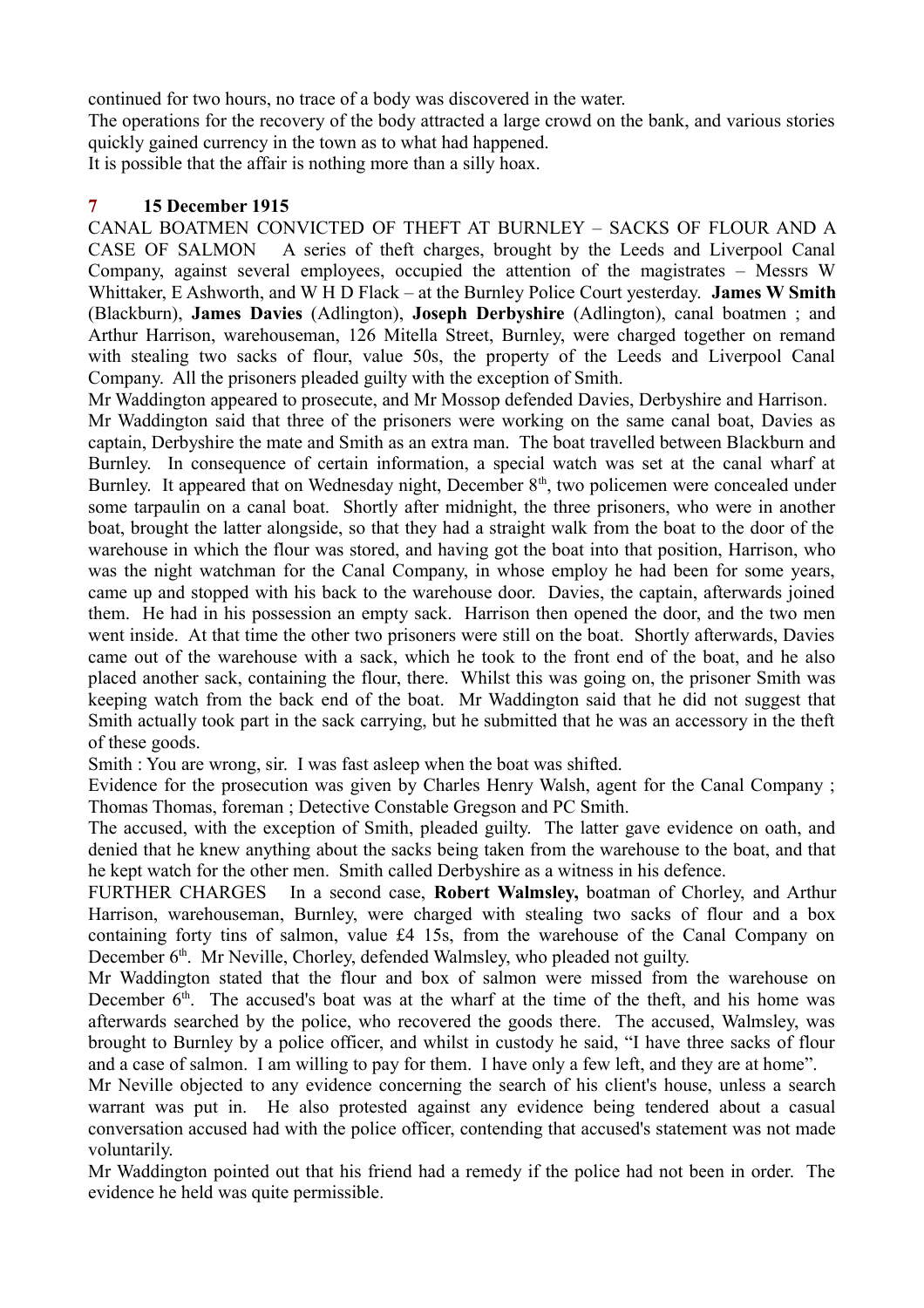The Magistrates' Clerk (Mr Meller) agreed with Mr Waddington.

Harrison pleaded guilty.

Walmsley, on oath, stated that on the afternoon before the theft, he had about eleven pints of beer – two more than it usually took to upset him. About midnight, he was on the barge, when someone whistled, and the night watchman came up and asked if he wanted to buy some flour. Witness paid him 10s for a sack and some tins of salmon. He did not go to Chorley until next morning, and when he then saw the property, he thought of taking it back to the warehouse, but he was afraid of the consequences. He took the goods home, and they were found in the house just as he received them when in drink.

Mr Neville submitted that it was a foolish act committed by a drunken man, without criminal intent. The Chairman announced that the Bench found the case against Walmsley proved.

Mr Mossop, on behalf of Derbyshire, Davies and Harrison, who pleaded guilty in the first case, said he did not wish to minimise the seriousness of the offence, but would point out that the three men had hitherto borne excellent characters. On that account, he asked the magistrates to deal with them in a way otherwise than sending them to prison. Two of the men, added Mr Mossop, were willing to join the army immediately. One had made arrangements to attest with his friends, but he could not do so through being detained there.

After a retirement of the Bench, the Chairman said the magistrates could not see their way to deal leniently with the prisoners. Smith, Davies, Derbyshire and Walmsley were each sentenced to two months hard labour. Harrison was committed to prison for three months in the first case, and three months on the second charge, the sentences to run concurrently.

Mr Waddington commended Detective Officer Gregson on the way in which he carried the case through. His remarks were endorsed by the Magistrates.

## **8 18 November 1916**

A BURNLEY WARNING – SUNDAY TRADERS AND PURCHASERS SUMMONED Sunday traders and Sunday purchasers received a warning at the Burnley Borough Police Court on Wednesday, when Thomas William Keirby (48), confectioner, 67 Padiham Road, was summoned for a breach of the Sunday Observance Act, and **John Whitfield Thornton** (56), canal boatman, 1 Ash Street, was summoned for aiding and abetting.

The charge was that on the "Lord's Day, commonly called Sunday", defendant did "exercise certain worldly labour, business and work of his ordinary calling of a confectioner, the same not being a work of necessity or charity".

The Chief Constable said that on Sunday the  $5<sup>th</sup>$  November at 8.30 pm, PC Appleby saw Thornton leaving Keirby's shop, and ascertained that he had purchased half an ounce of twist. He (the Chief Constable) recognised the necessity of summoning shopkeepers for Sunday trading, especially at that late hour on a Sunday night, when other shops on other days had to close early. He thought that summoning purchasers would be one of the best methods of stopping Sunday trading.

Keirby said that his wife was under the impression that the extension on the Sunday was the same as Saturday.

The Chief Constable said that, although defendant was not summoned under the Order, the Order said "every day".

Thornton said he had been a smoker for over forty years, and seeing the shop open, he went in. He never thought anything about it. He had no sooner got in than the policeman popped up.

The Chief Constable did not press for a heavy penalty, but he pressed for a conviction as a matter of principle.

The Bench ordered each defendant to pay costs, 5s each.

The Chief Constable asked that a conviction should be recorded.

The Bench fined Keirby 5s and ordered Thornton to pay the costs, as a man might be going along the street and seeing a shop open, he might go in. This was done as a warning.

The Chief Constable said he thought there was a principle at stake, though he agreed with the Bench showing sympathy to Thornton, The only way to stop the increase in Sunday trading was to take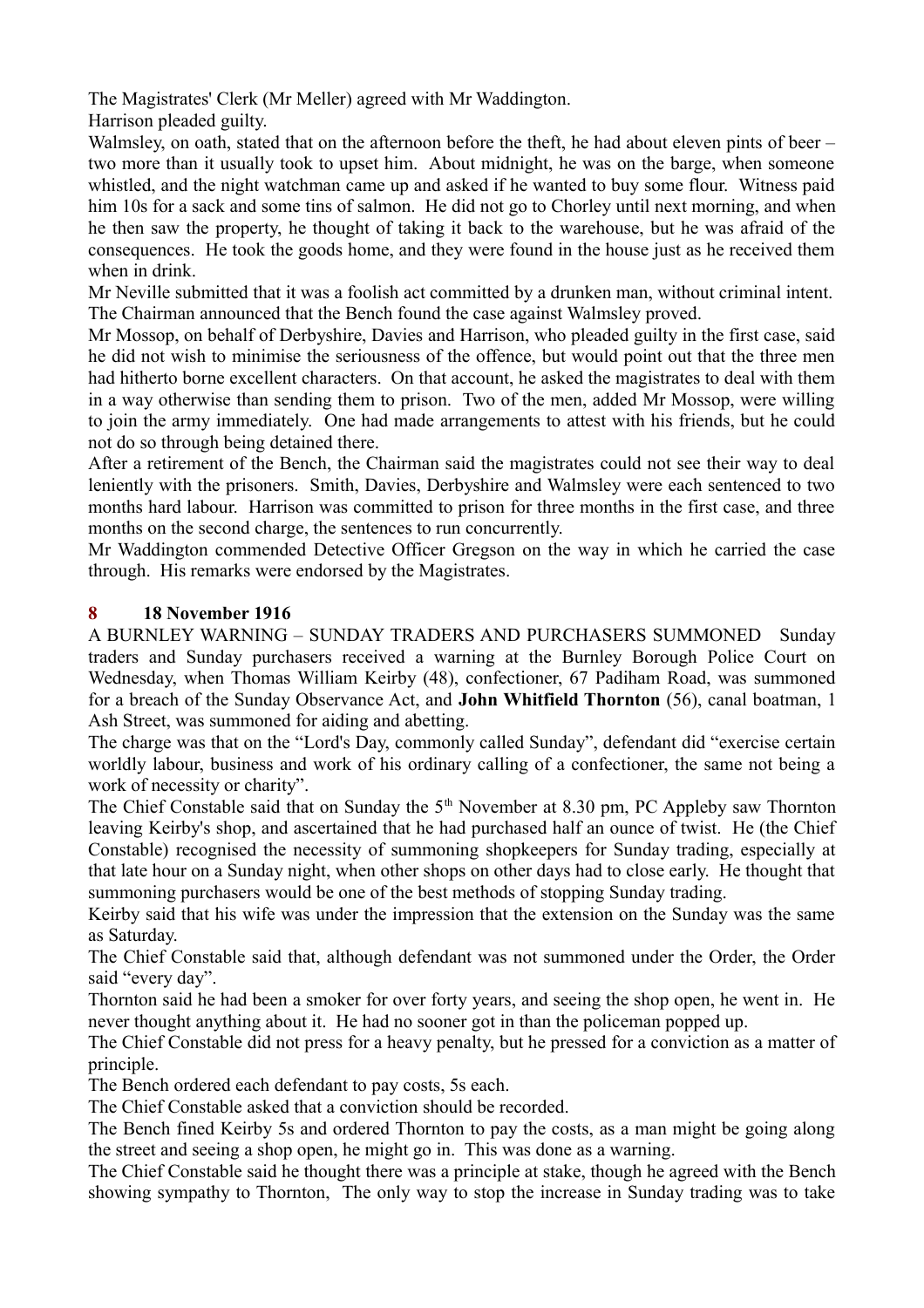action against the purchaser.

## **9 12 January 1918**

At Colne yesterday. **Sidney Ackroyd,** a canal boatman, and Mary Alice Turner, weaver, both of no fixed abode, were remanded until next Wednesday on a charge of stealing fifty yards of cloth from a boat, the property of the Leeds and Liverpool Canal Co.

## **10 26 January 1918**

William Crabtree, collier, and **Edward Henshaw,** boatman, both of Burnley, were remanded in custody till next Wednesday by Reedley magistrates yesterday on a charge of stealing four hens from a cote at Higher Buck Clough, Cliviger, belonging to Wm Ratcliffe, a gardener.

## **11 15 May 1918**

SUFFERED FROM INSOMNIA - BARROWFORD WOMAN SCHOOL CLEANER'S SAD DEATH At an inquest held at Colne on Monday, touching the death of Mary Ann Lavan (48), school cleaner, 15 John Street, Barrowford, whose body was recovered from the Leeds and Liverpool Canal on Friday.

Honine Maria Lavan, daughter of the deceased, said that she last saw her mother alive at 6.30 of the morning of the  $10<sup>th</sup>$  inst, when she was going out to her work as a weaver. Witness asked her mother why she had got up so soon, and she replied that she was going to clean the St Peter and Paul Day School. She complained that her head was bad. Deceased had been under the care of a doctor, having suffered from insomnia. She had been living apart from her husband for many years. By the Coroner : She had never threatened to do anything to herself.

**James Draper,** 32 Station Road, Foulridge, canal boatman, said that about 9 o'clock on the morning of the  $10<sup>th</sup>$  inst, he was in charge of a boat on the canal, and was opening the third lock gates at Colne in order to allow a boat to enter, when he found that one of the gates did not open properly. He got a boat hook, and in probing between the lock gates and the canal bank, he pulled the body of the deceased to the surface. He got assistance, lifted the body to the bank, and sent for the police. The jury returned a verdict of "Suicide whilst of unsound mind, through suffering from insomnia".

# **12 7 December 1918 Colne**

CRUELTY TO A HORSE On Wednesday, at Colne, **William Simms,** a boatman in the employ of the Leeds and Liverpool Canal Company, was fined 40s for cruelty to his horse.

# **13 25 June 1919**

CHILD DROWNED AT BURNLEY Last night, about 8.30, the body of a boy named Albert Metcalfe, aged 4, of 4 Parkinson Street, Burnley, was recovered from the Leeds and Liverpool Canal, near to Finsley Gate Bridge, by **Charles Lamb**, a boatman residing at 142 Finsley Gate. PC Morrissey tried artificial respiration for half an hour without success. It is surmised that the boy was playing on the bank when he fell into the water.

## **14 9 February 1821**

OLD BOATMAN'S DEATH – HUNCOAT SEPTUAGENARIAN FOUND WITH HIS THROAT CUT **Jacob Cronshaw** (75), a retired canal boatman of Railway Road, Huncoat, died at Accrington Victoria Hospital on Saturday from a wound in the throat. Deceased had been depressed for about twelve months.

On Friday, it is stated, his daughter and son-in-law found him leaning over the slopstone with his throat cut. A doctor was sent for, and the wound was stitched, deceased being afterwards removed to the hospital, where he died as stated.

At the inquest held on Monday, a verdict of "Suicide whilst of unsound mind" was returned.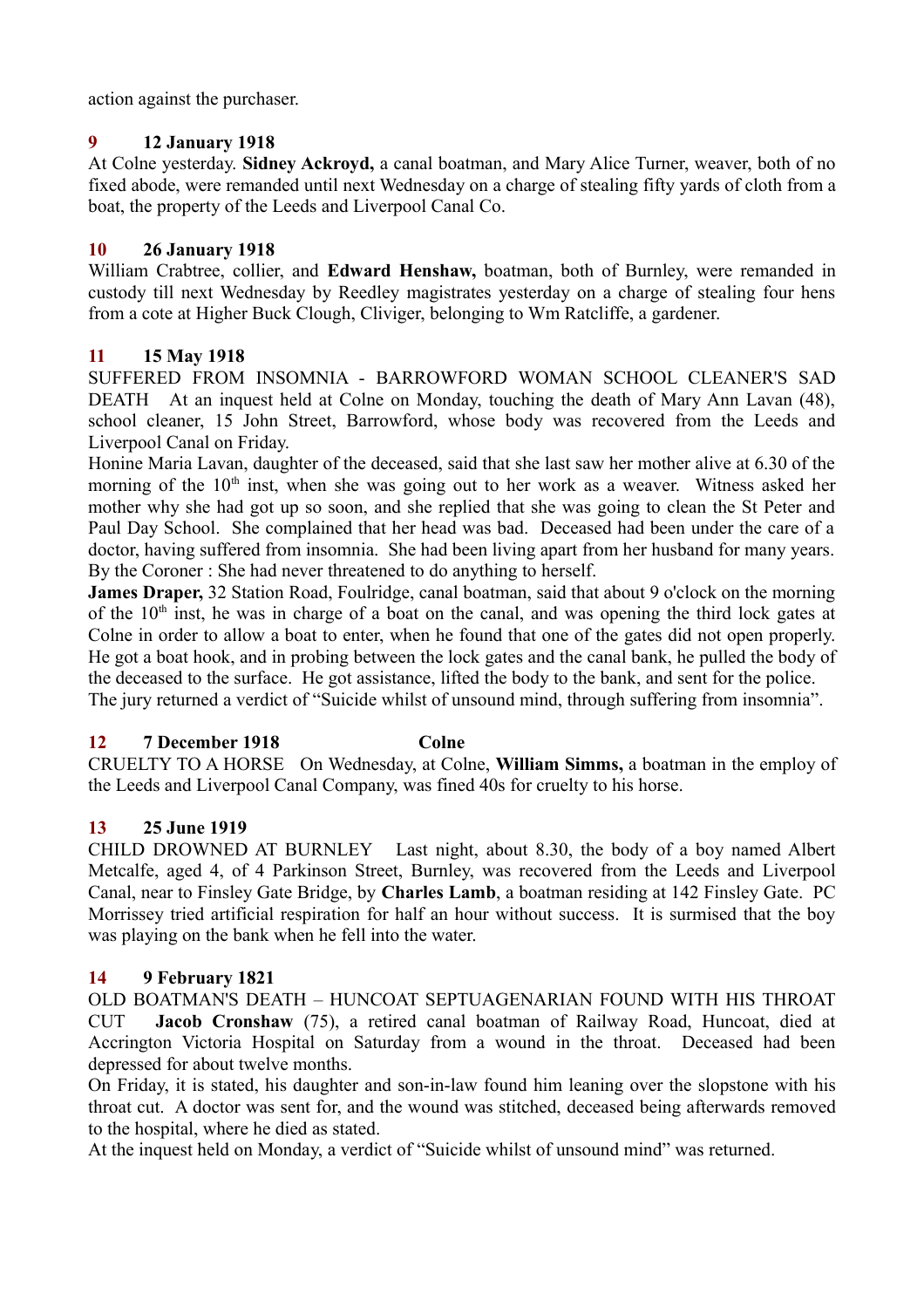## **15 1 August 1923**

## BURNLEY CANAL TRAGEDY **Why Boatman did not take body from the water** HORSES MIGHT TAKE FRIGHT

A sad story of depression and suicide following injuries received while on active service was told at an inquest held at the Burnley Town Hall yesterday on the body of Arthur Methuselah Salter (37), of 7 Willow Street. Salter, who was formerly a tram driver in the employ of the Burnley Corporation, was found drowned in the Leeds and Liverpool Canal on Monday. WOUNDED IN THE WAR

## Jane Elizabeth Salter, widow of the deceased, said there were three children, the oldest being four years old and the youngest five months. In 1914, her husband joined the RGA, and he served during the war in France. He was wounded in the right leg whilst on active service, and for some months afterwards he was in hospital. He was finally discharged on the  $17<sup>th</sup>$  October 1917, and granted a pension. After his discharge, he became a tram driver, and worked for about 12 months, when he was compelled to give up his job owing to his leg failing. Since then, he had been a pedlar in smallwares, but two months ago, after his pension had been varied, he was awarded a full pension of £3 5s a week, and placed on hospital treatment. He went to Grangethorpe Hospital, Manchester, and had since been attending the Burnley Hospital as an out patient.

Lately, he had complained of great pain in his leg, and he had said to her that if it were not for the children, he would drown himself. On Saturday, he was about as usual, and did not give the impression that he was likely to take his own life. She retired about 10 pm, and her husband said he would await the arrival of his brother, who lodged with them. That was the last time she saw her husband alive. She got up about midnight to awaken the brother, but was unable to do so. She returned to bed, and about 4 am, she went on Clifton recreation ground in search of her husband. She thought "he might be rambling about somewhere". Failing to find him, she returned home about 5,15 am. Her brother-in-law also searched and, failing to find him, the matter was reported to the police.

Asked by the Coroner what she thought was the cause of her husband committing suicide – assuming he had done so – the widow said she blamed the condition of his leg and the fact that his father had recently died.

## TIED BODY TO CANAL SIDE

A canal boatman named **Aspinall** said that while near Whittlefield Bridge on Monday morning, he saw the body of a man in the water. He pulled the body to the side and tied it to a stoop. He did not pull the body out of the water because he thought the horses that were coming behind would take fright.

## The Coroner : Was he dead then?

Aspinall : Yes, sir.

The Coroner : You don't appear to have taken much trouble. I think the most natural thing would have been to pull him from the water and lay him on the bank, if you could not do anything more.

Aspinall : The horses take fright, and if a horse got into the canal, it would have been a lot more trouble pulling a horse out.

Aspinall added that he went to a mill close by, and a clerk telephoned to the police. He remained with the body.

PC Groves said that about noon on Monday, he went to the spot and saw the body of the deceased in the canal. Witness recovered the body, which was conveyed to the mortuary.

Percy Salter, brother of the deceased, said that his leg had been a great trouble to him. His brother had been more than usually depressed during the past week.

The Coroner returned a verdict of "Suicide whilst of unsound mind due to depression, consequent on injuries received to the right leg whilst on active service.

## **16 5 March 1924**

ALL THROUGH A DOG At Burnley Police Court yesterday, **Dennis Robinson** (25), a canal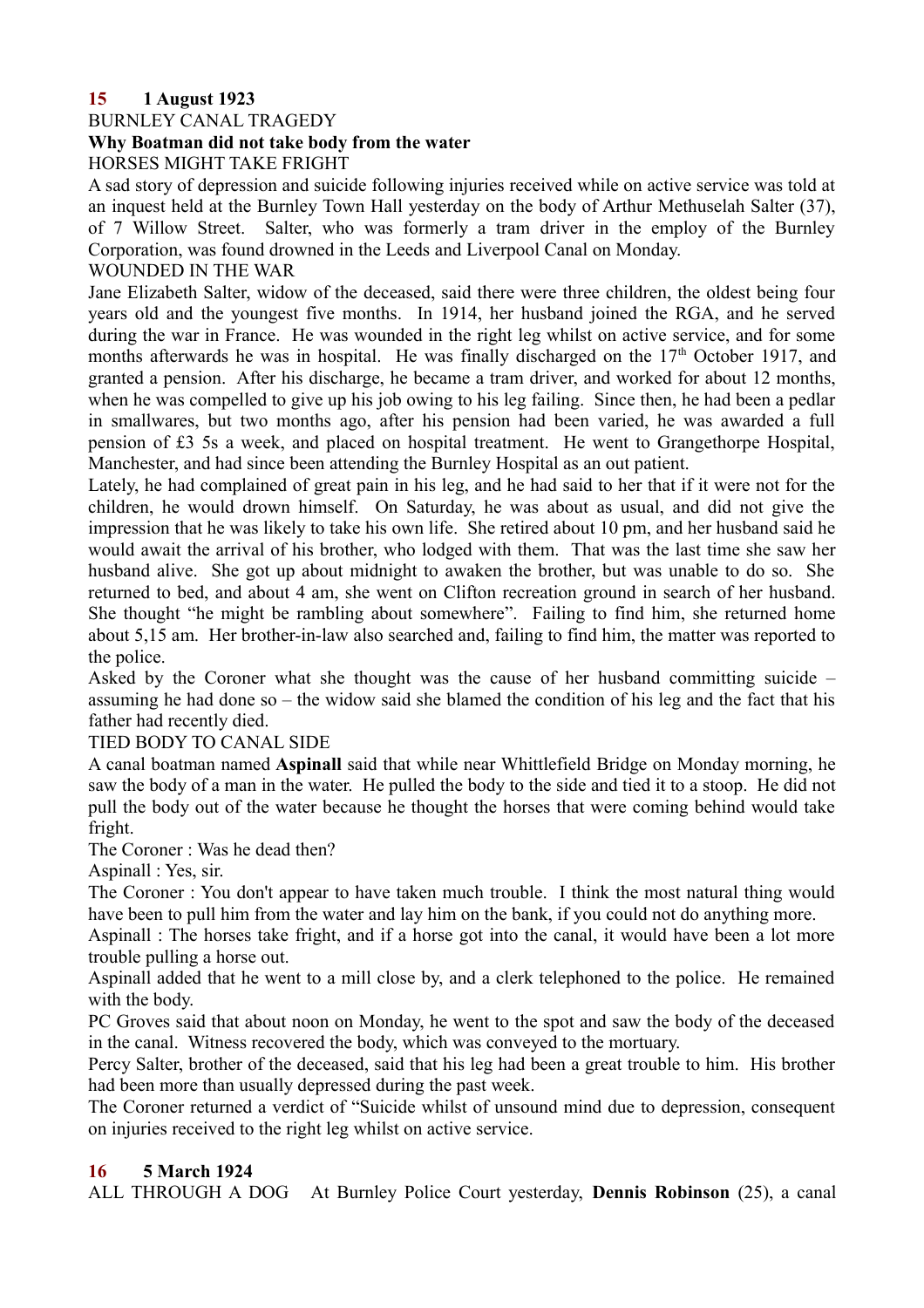boatman of Adlington, near Wigan, was charged with disorderly conduct in Manchester Road, at 11 pm on Monday. Robinson pleaded guilty, and the Chief Constable stated that, although requested to go away while shouting and brawling, he got worse, and was arrested. He was not drunk, but had had some drink. Robinson told the magistrates that he was very sorry, and that it was "all through a dog". He was going to his boat, and a great dane came running out. He thought it was going to bite him, and he told the man in charge of it that there would be a bother if it did. The man wanted him to go to the Fire Station to see if it had bitten him, and that started an "argument". Robinson was dismissed on payment of costs.

# **17 3 January 1925**

CANAL SUICIDE – WEAVER'S COMPLAINT OF PERSECUTION BY BOYS After being missed from home since the 6<sup>th</sup> December, the body was recovered on Monday from the Leeds and Liverpool Canal at Barnoldswick of Francis Ruskin Waddington (20), weaver of 41 Water Street, Earby, and on Wednesday, Mr Edgar Wood, coroner, held an inquest at the Police Station, Barnoldswick.

Dr Falconer said that deceased was brought to the surgery a week prior to his disappearance, when he was morose, and complained of persecution by boys. He was melancholy and miserable. There was no suicidal tendency at the time, but his condition was such that the tendency would easily develop. The appearance of the body was consistent with drowning, and the lacerated wound on the head was done after death.

Walter Wilkinson Waddington, the father, stated that deceased left home on December  $6<sup>th</sup>$  after tea, saying that he was going to Barnoldswick, where he was employed. They had had some bother at home with him lately, and they feared that something unfortunate had happened to him when he did not return home. He was not resentful of anything they had said to him. He was very quiet.

**Thomas Baldwin**, a boatman, spoke to seeing the body in the water and reporting it to the police, and PC Lester gave evidence of recovering the body. He found deceased's cap in his inside coat pocket.

The Coroner returned a verdict that deceased drowned himself while of unsound mind.

# **18 20 March 1929**

BODIES IN THE CANAL

SUICIDE OF TWO ELDERLY MEN AT BURNLEY – TRAGEDIES OF ILL HEALTH

Two drowning tragedies were inquired into at the Burnley Town Hall on Monday by the Coroner, Mr H Proctor. Both were on the bodies of old men who had had long illnesses, and both men were employees of the Exors of J Hargreaves Ltd.

The first inquest was on the body of **Mr George Marsden** (76) of 98 Elm Street, Burnley, whose body was found in the canal by his 13 year old grandson on Saturday morning.

MISSED FROM HOME

**Mrs Mary Marsden,** the widow, said her husband was a canal boatman for the Exors of J Hargreaves, up to about 15 months ago, but he had not worked since then. Eighteen months ago, he had an accident. He was loading a boat with boxes of coal, when one of the boxes swung around and caught him in the ribs. He was off work about eleven weeks, and got 10s a week compensation. He was then attended by Dr Hodges, and after the expiration of eleven weeks, he went back and did two days work. He had not received any further compensation since he went back. During the past fortnight, he had had a cold, and complained of his head aching. He had stayed in bed for several days at a time during the past fortnight. On Thursday, he went out for a walk, and when she went to bed about 10.30 pm, deceased was sitting in the kitchen holding his head in his hands. He was sitting up waiting for a grandson to return home. Witness heard nothing during the night, and she did not see him again.

About 6.30 on Friday morning, her son-in-law, who lived with her, told her that deceased was not in bed, and he thought he had got up to go for a walk. On Saturday, she was informed that the body of her husband had been taken out of the canal. Deceased had never threatened to take his own life.